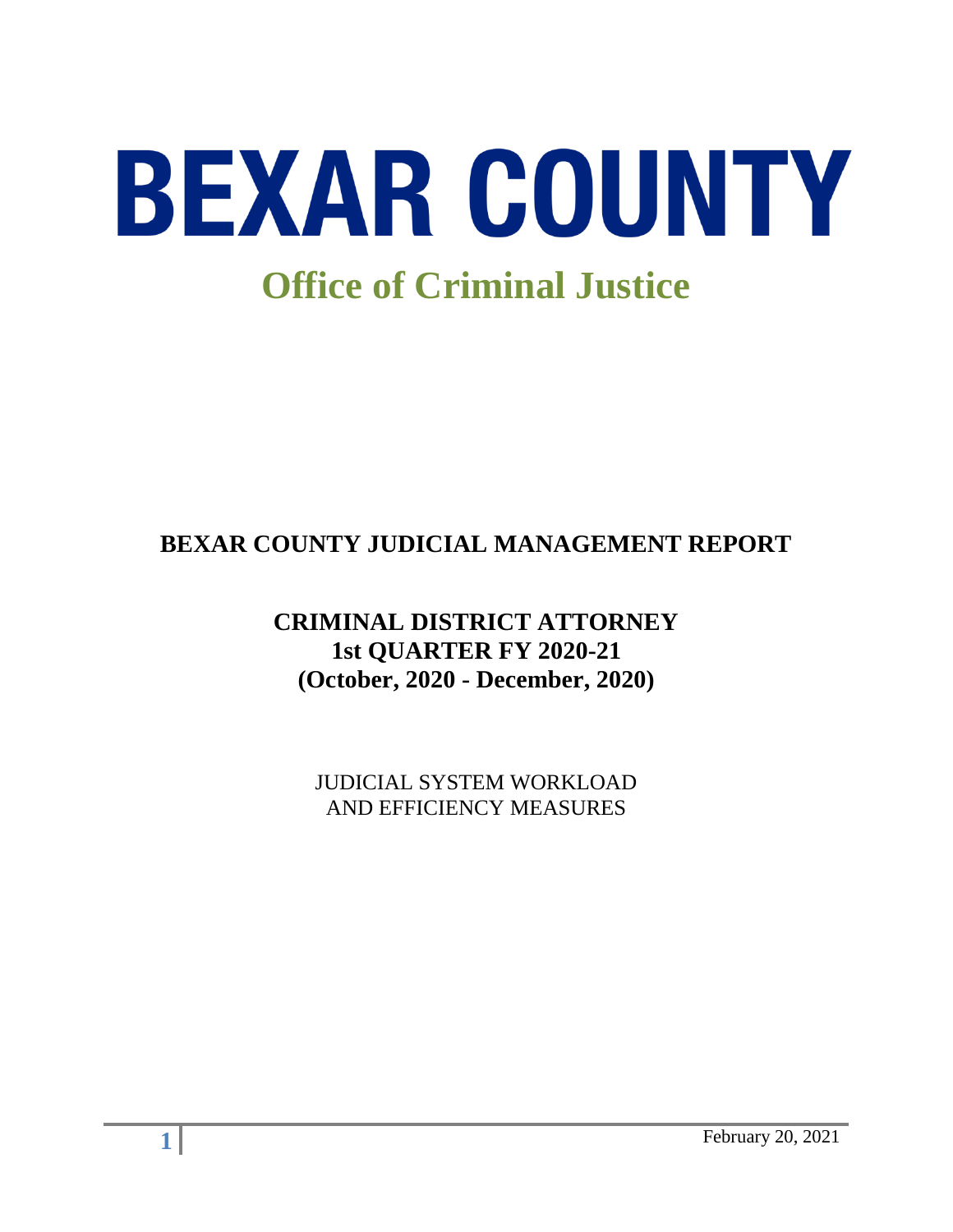#### **Measure 1: Clearance Rates**

**Definition:** The number of disposed cases as a percentage of the number of incoming cases.

**Analysis and Interpretation:** The clearance rate is a measure of the incoming cases the judicial system receives monthly compared to the total cases disposed of monthly. This measure portrays the judicial system's ability to balance current caseload and incoming cases. A clearance rate of 100% represents maintaining the status quo. Above 100% represents the system disposing of more cases than it is receiving. Below 100% represents the system disposing of fewer cases than it is receiving.



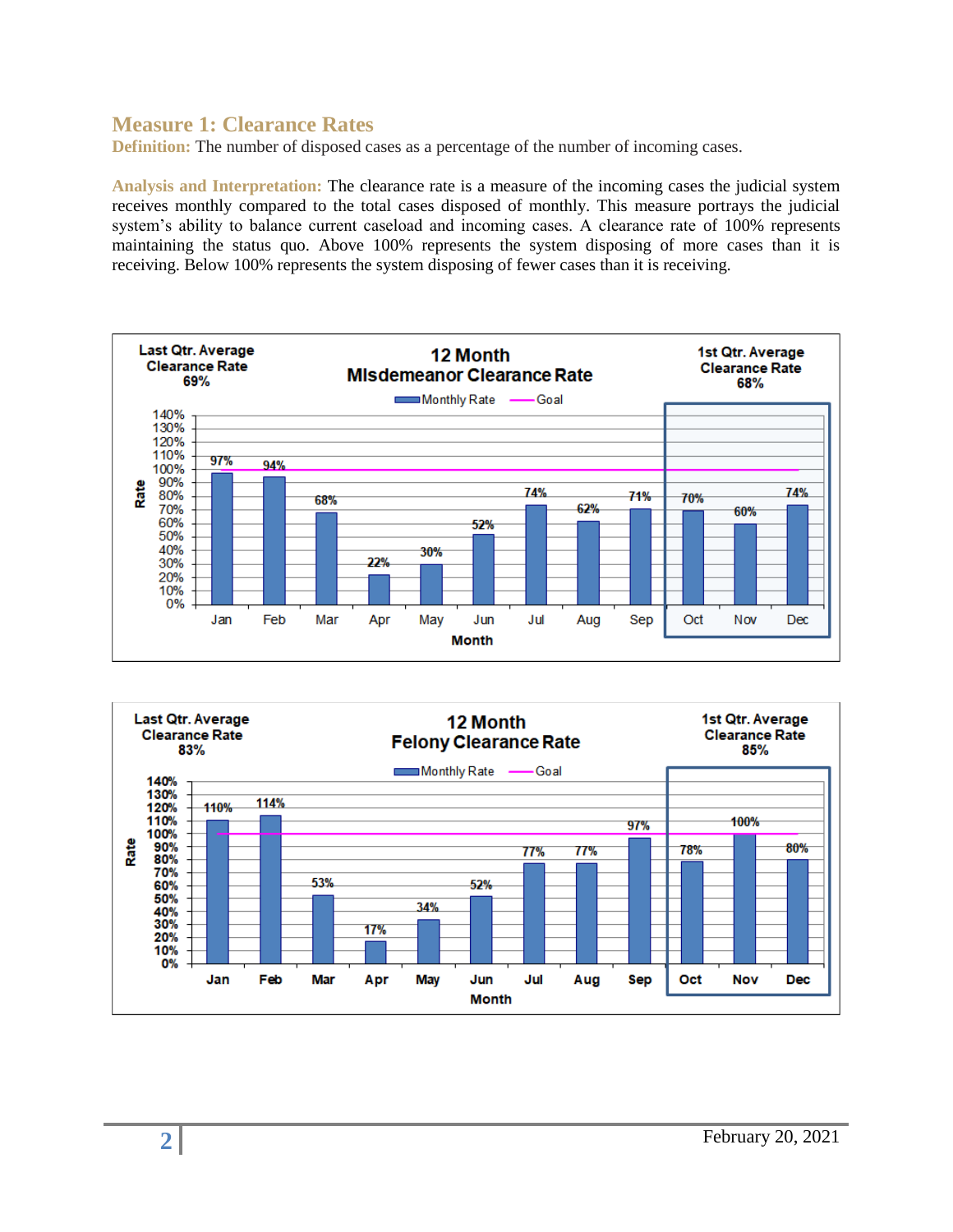#### **Measure 2: New Cases**

**Definition:** New cases are the incoming cases for the judicial system.

**Analysis and Interpretation:** The following chart breakouts new cases and MTRs for misdemeanors and felonies for 1st Quarter FY 2020-21. The second chart displays how the number of incoming cases and composition of those cases have differed over the past six quarters.



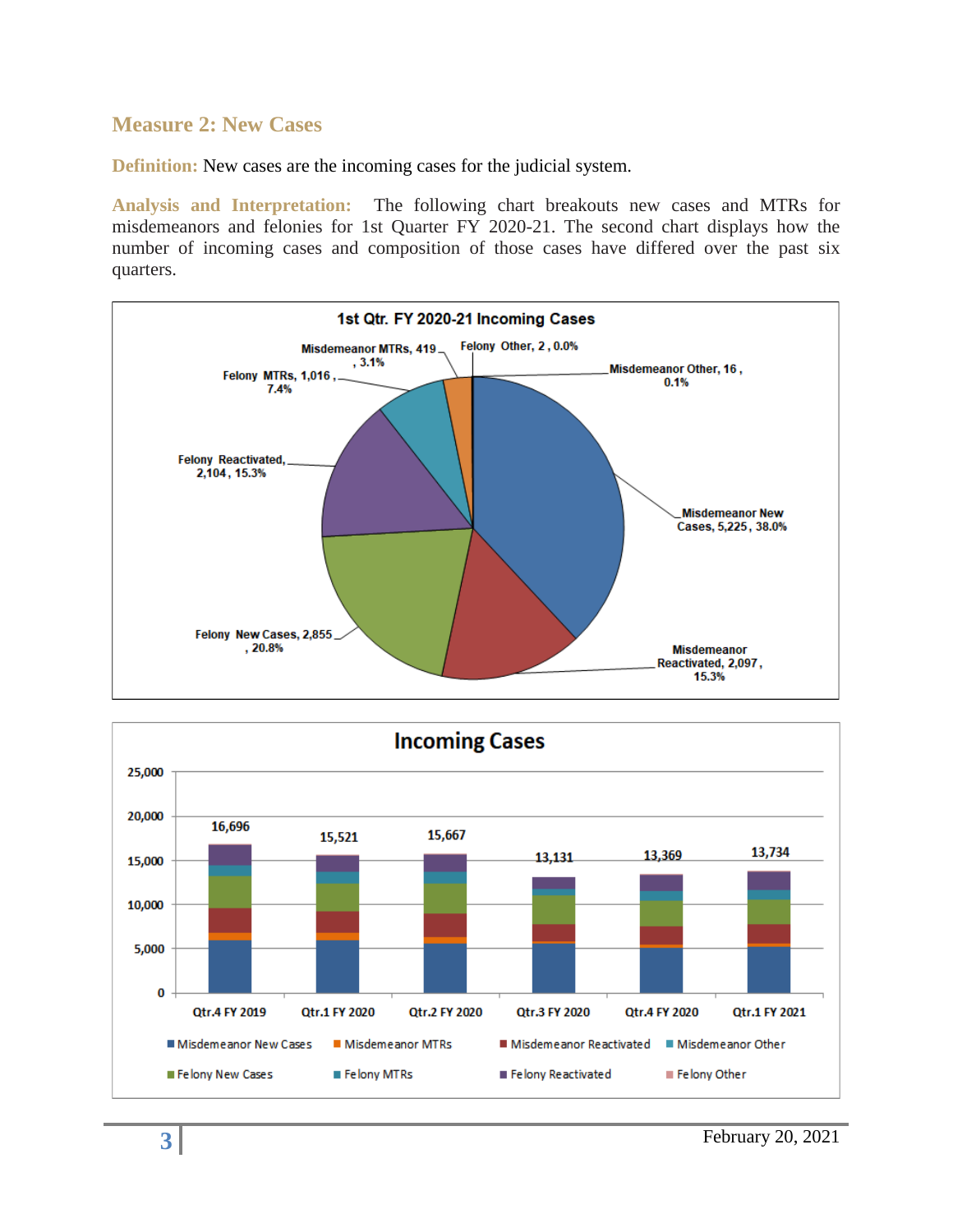## **Measure 3: Disposed Cases**

**Definition:** Disposed cases are cases removed from the judicial system.

**Analysis and Interpretation:** The following chart breaks out disposed cases for misdemeanors and felonies for 1st Quarter FY 2020-21. The second chart displays how the number of disposed cases and their composition has differed over the past six quarters.



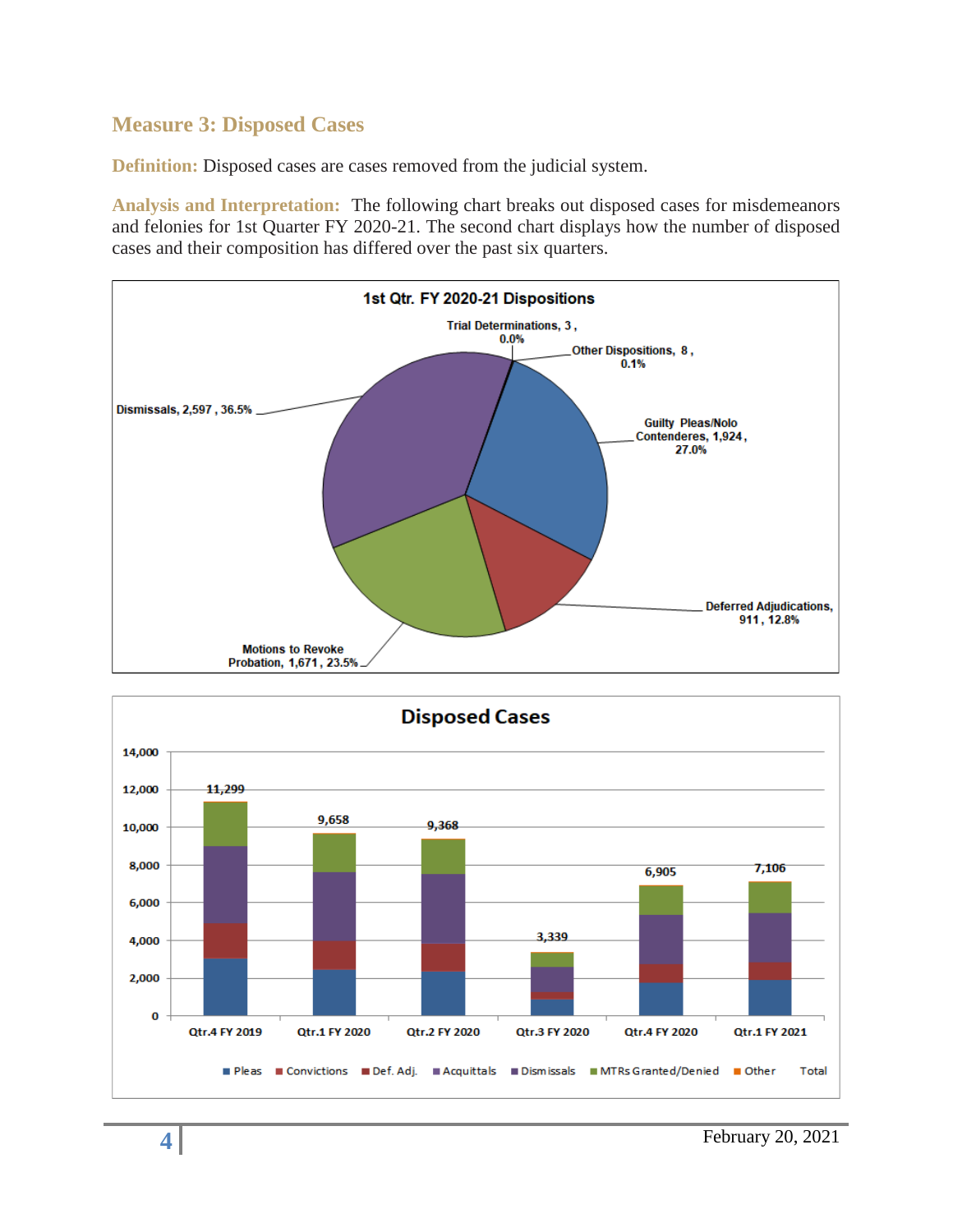## **Measure 4: Jail Bed Days Consumed**

**Analysis and Interpretation:** The following chart shows the number of jail bed days consumed by inmates awaiting trial, awaiting indictment, and awaiting MTR/MEAG disposition, **only on the highest level charges against them**. The graph is categorized by date ranges of ten jail bed days consumed. The chart for the current quarter for each category is followed by a comparison of the last eight quarters for the same category.



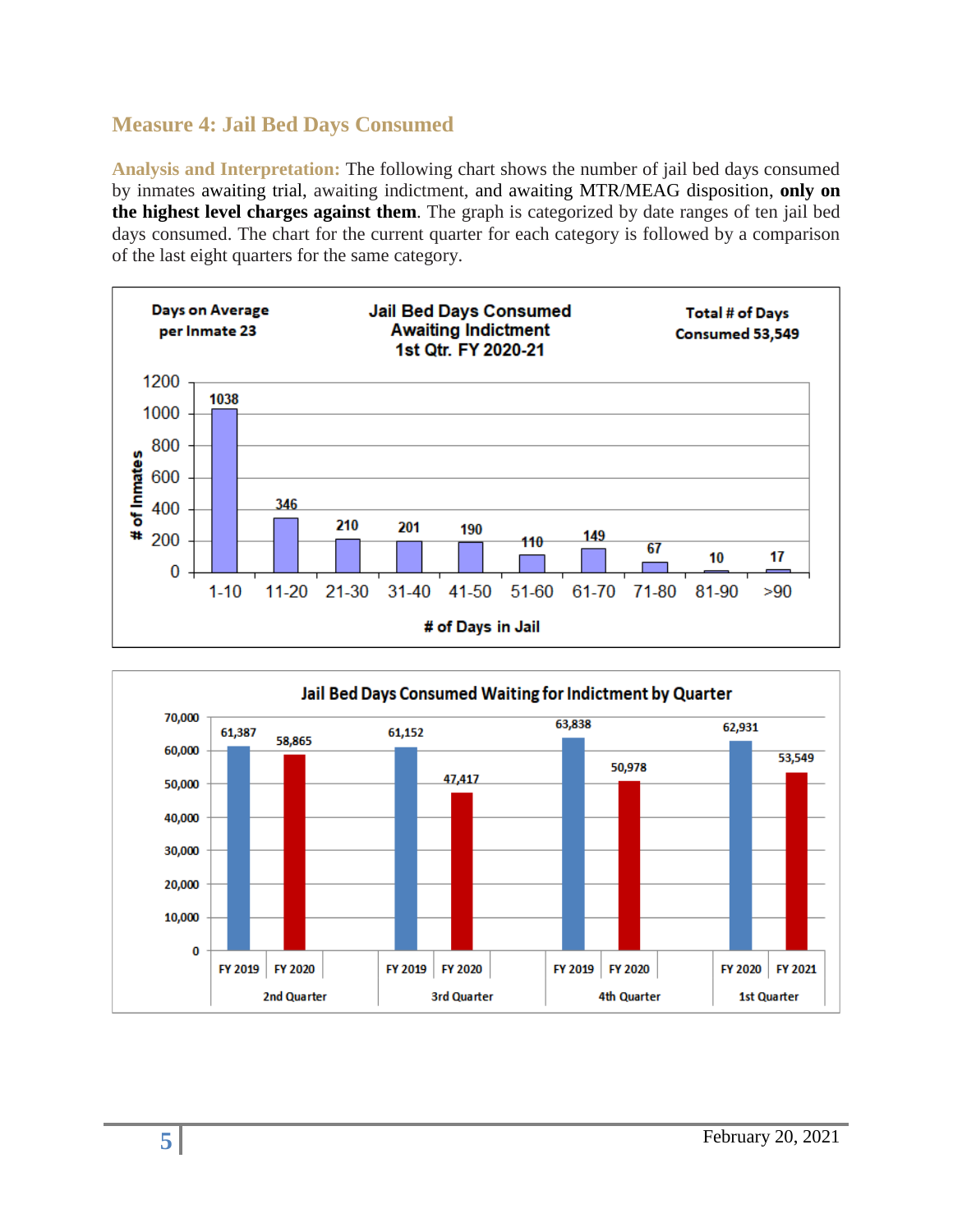

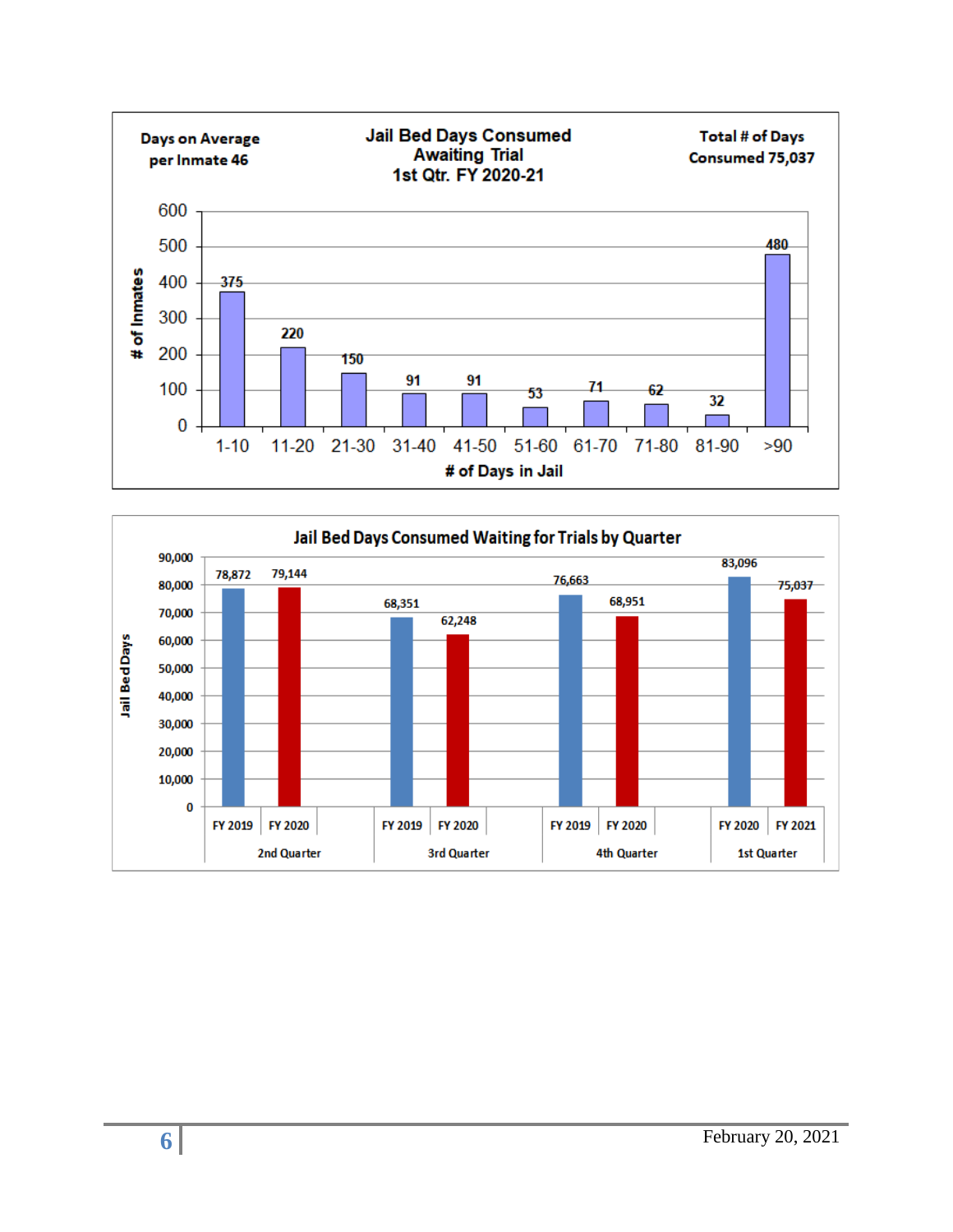

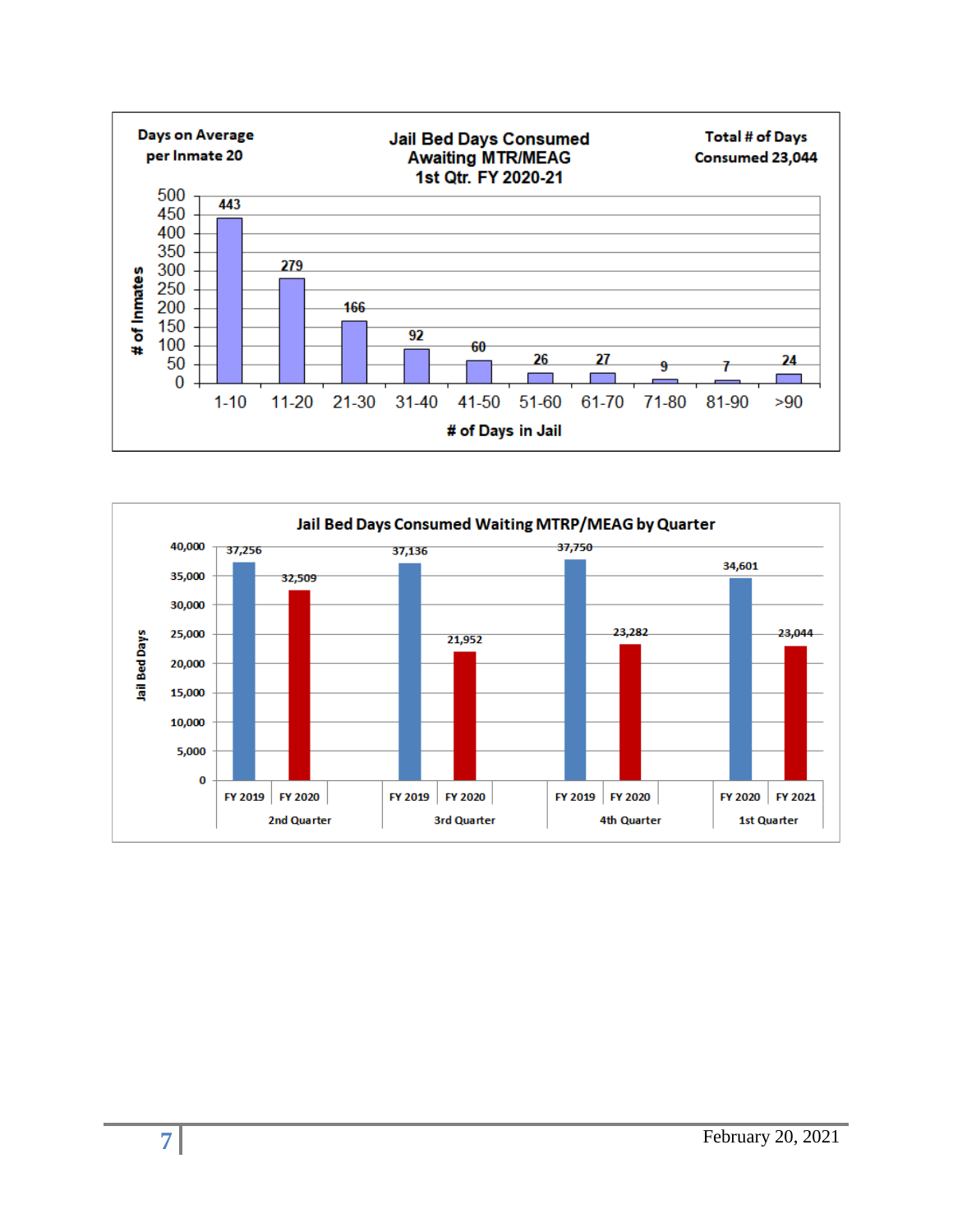## BEXAR COUNTY JUDICIAL MANAGEMENT REPORT APPENDIX A Explanation and Method of Collection for Different Measures

### **Measure 1: Clearance Rates**

**Definition:** The number of disposed cases as a percentage of the number of incoming cases.

**Method:** Clearance rates are measured using two variables, incoming cases and the number of cases disposed monthly. For felonies, incoming cases include cases filed by indictment, cases filed by information, motion to revoke probation (MTRs), transfers, and cases reactivated. For the misdemeanors, incoming cases include new cases filed, cases appealed from lower courts, other cases reaching docket (cases reactivated, motions to revoke probation or deferred adjudication/other), and other cases added. The number of outgoing cases includes all monthly dispositions. *Due to new reporting requirements by the Office of Court Administration, certain types of dismissals (such as, Dismissed – Defendant Deceased, Dismissed – Reduced to Class C, Dismissed and Reduced) are not included in the number of dispositions.*

#### **Measure 2: New Cases**

**Definition:** New cases are the incoming cases for the judicial system.

**Method:** For felonies, incoming cases include cases filed by indictment, cases filed by information, motion to revoke probation (MTRs), and cases reactivated. For the misdemeanors, incoming cases include new cases filed, cases reactivated. Other cases include transfers to the County Court or to a district court in the same county, transfers on change of venue to a court in another county, orders placing a defendant's supervision in abeyance, and admissions of unadjudicated offense.

#### **Measure 3: Disposed Cases**

**Definition:** Disposed cases are cases removed from the judicial system.

**Method:** Dispositions included for misdemeanors and felonies are convictions, cases placed on deferred adjudication, acquittals, dismissals, and other dispositions (motions to revoke granted/denied, other dispositions). Each section shows the percentage by type of disposition. Certain dismissals have been removed this quarter to follow the Office of Court Administration guidelines, which include Case Dismissed, Dismissed-Deferred Adjudication, Dismissed-Deceased, Dismissed Reduced to Class C, and Dismissed and Reduced. These dismissals were removed because they have previously been counted as a disposition either through a plea or other conviction.

**Measure 4: Jail Bed Days Consumed** 

**Definition:** The number of jail bed days consumed.

**Method:** The measure shows the number of jail beds consumed by inmates awaiting indictment, awaiting trial, and awaiting Motions to Revoke and Motions Entered to Adjudicated Guilt disposition, only on the highest level charges against them.